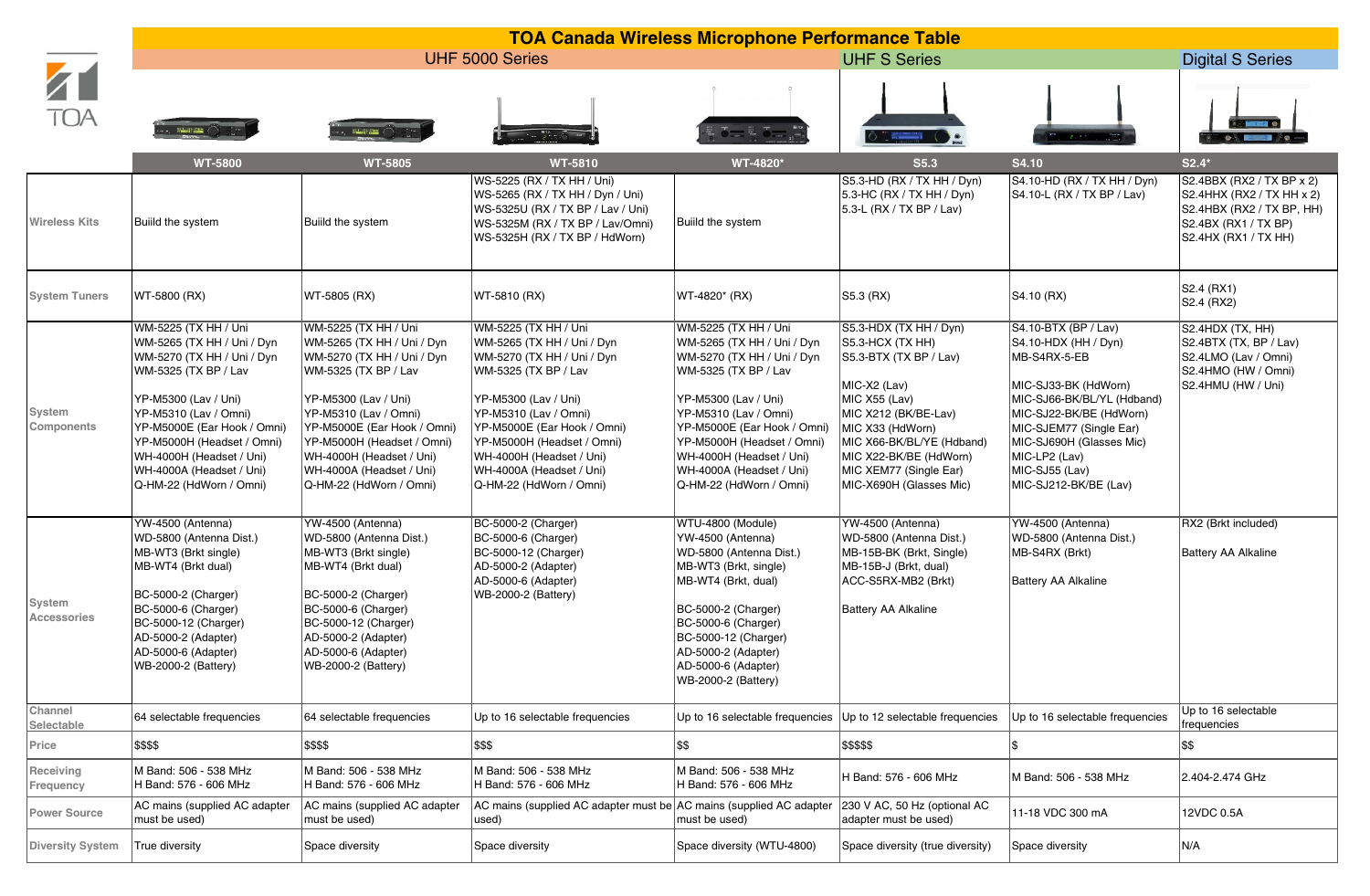|                                 | UHF 5000 Series                                                                                                                                 |                                                                                                                                                 |                                                                                                                              | <b>UHF S Series</b>                                                                                                                                                                                                                                                                          |                                                                                                                                                            |                                                                             | <b>Digital S Series</b>                                                                               |
|---------------------------------|-------------------------------------------------------------------------------------------------------------------------------------------------|-------------------------------------------------------------------------------------------------------------------------------------------------|------------------------------------------------------------------------------------------------------------------------------|----------------------------------------------------------------------------------------------------------------------------------------------------------------------------------------------------------------------------------------------------------------------------------------------|------------------------------------------------------------------------------------------------------------------------------------------------------------|-----------------------------------------------------------------------------|-------------------------------------------------------------------------------------------------------|
|                                 |                                                                                                                                                 |                                                                                                                                                 |                                                                                                                              |                                                                                                                                                                                                                                                                                              |                                                                                                                                                            |                                                                             |                                                                                                       |
|                                 | <b>WT-5800</b>                                                                                                                                  | <b>WT-5805</b>                                                                                                                                  | <b>WT-5810</b>                                                                                                               | WT-4820*                                                                                                                                                                                                                                                                                     | S5.3                                                                                                                                                       | <b>S4.10</b>                                                                | $S2.4*$                                                                                               |
| Power<br>Consumption            | 200 mA (12 V DC)                                                                                                                                | 250 mA (12 V DC)                                                                                                                                | 130 mA (12 V DC)                                                                                                             | 250 mA (12 V DC, when<br>operating with two tuner<br>modules*)                                                                                                                                                                                                                               | 300 mA (13 V DC                                                                                                                                            | N/A                                                                         | 2W                                                                                                    |
| Receiving<br>Sensitivity        | 90 dB or more, Signal to Noise<br>ratio (20 dBµV input, 40 kHz<br>deviation)                                                                    | 90 dB or more, Signal to Noise<br>ratio (20 dBµV input, 40 kHz<br>deviation)                                                                    | 90 dB or more, Signal to Noise ratio (20<br>dBµV input, 40 kHz deviation)                                                    | 80 dB or more (WTU-4800)                                                                                                                                                                                                                                                                     | 0 dBµV or less (12 dB SINAD)                                                                                                                               | 10uV at 45 dBA S/N                                                          | -80dBm                                                                                                |
| Squelch<br>Sensitivity          | 16 - 40 dBµV variable                                                                                                                           | 16 - 40 dBµV variable                                                                                                                           | 16 - 40 dBµV variable                                                                                                        | 18 dBuV (WTU-4800)                                                                                                                                                                                                                                                                           | 6 - 36 dBµV variable                                                                                                                                       | N/A                                                                         | N/A                                                                                                   |
| <b>Receiving System</b>         | Double super-heterodyne                                                                                                                         | Double super-heterodyne                                                                                                                         | Double super-heterodyne                                                                                                      | N/A                                                                                                                                                                                                                                                                                          | Double super-heterodyne                                                                                                                                    | N/A                                                                         | N/A                                                                                                   |
| <b>Mixing Output</b>            | MIC/LINE (selectable):<br>-60 dB (MIC)/-20 dB (LINE), 600<br>$\Omega$ , phone jack (unbalanced), 600<br>Ω XLR-3-32 type connector<br>(balanced) | MIC/LINE (selectable):<br>-60 dB (MIC)/-20 dB (LINE), 600<br>$\Omega$ , phone jack (unbalanced), 600<br>Ω XLR-3-32 type connector<br>(balanced) | MIC: -60 dB, 600 $\Omega$ , balanced, XLR-3-<br>32 type connector,<br>LINE: -20 dB, 600 $\Omega$ , unbalanced,<br>phone jack | Mixing/Channel 1 (selectable):<br>-20 dB (+6 dB) Max.),<br>$ 600 \Omega$ , unbalanced, phone jack, $ $ phone jack<br> 14 dB (+12 dB Max.)<br>600 Ω, balanced, XLR-3-32 type balanced, XLR-3-32 type<br>connector<br>Channel 2: -20 dB (+6 dB Max.)<br>$ 600 \Omega$ , unbalanced, phone jack | INE: -22 dB/MIC: -62 dB<br>28 dB*, 600 0, unbalanced,<br>INE/MIC selectable, 600 0,<br>connector<br>Headphone: max. 100 mW 16 0,<br>unbalanced, phone jack | Balanced (XLR socket):<br>-16 dBu Unbalanced (1/4" jack<br>socket) : 10 dBu | 20 dB (LINE), 600 $\Omega$ , phone<br>jack (unbalanced), 600 Ω XLR-<br>3-32 type connector (balanced) |
| <b>Mixing Input</b>             | -20 dB, 10 k $\Omega$ , unbalanced,<br>phone jack                                                                                               | -20 dB, 10 k $\Omega$ , unbalanced,<br>phone jack                                                                                               | -20 dB, 10 k $\Omega$ , unbalanced, phone jack                                                                               | -20 dB, 10 k $\Omega$ , unbalanced,<br>phone jack                                                                                                                                                                                                                                            | N/A                                                                                                                                                        | N/A                                                                         | N/A                                                                                                   |
| Antenna                         | Whip antenna x2                                                                                                                                 | Whip antenna x2                                                                                                                                 | Rod antenna x2                                                                                                               | Whip antenna x2                                                                                                                                                                                                                                                                              | Whip antenna x2                                                                                                                                            | Whip antenna x2                                                             | Whip antenna x2                                                                                       |
| Antenna Input                   | 75 $\Omega$ , BNC (phantom powering<br>for antenna),<br>9 V DC, 30 mA (max)                                                                     | 75 $\Omega$ , BNC (phantom powering<br>for antenna),<br>9 V DC, 30 mA (max)                                                                     | N/A                                                                                                                          | 75 $\Omega$ , BNC (phantom powering<br>for antenna),<br>9 V DC, 30 mA (max)                                                                                                                                                                                                                  | 50 $\Omega$ , BNC                                                                                                                                          | N/A                                                                         | N/A                                                                                                   |
| Antenna Output                  | 75 Ω, BNC (Gain 0 dB)                                                                                                                           | N/A                                                                                                                                             | N/A                                                                                                                          | $ 75 \Omega$ , BNC (Gain 0 dB)                                                                                                                                                                                                                                                               | N/A                                                                                                                                                        | N/A                                                                         | N/A                                                                                                   |
| <b>Squelch System</b>           | Tone SQ, Carrier SQ, Noise SQ                                                                                                                   | Tone SQ, Carrier SQ, Noise SQ                                                                                                                   | Tone SQ, Carrier SQ, Noise SQ                                                                                                | N/A                                                                                                                                                                                                                                                                                          | Tone SQ, Carrier SQ, Noise SQ                                                                                                                              | Tone SQ, Carrier SQ, Noise SQ                                               | N/A                                                                                                   |
| <b>Tone Frequency</b>           | 32.768 kHz                                                                                                                                      | 32.768 kHz                                                                                                                                      | 32.768 kHz                                                                                                                   | N/A                                                                                                                                                                                                                                                                                          | 32.768 kHz                                                                                                                                                 | N/A                                                                         | N/A                                                                                                   |
| Indicator                       | Audio (6 step), RF (6 step), ANT<br>A/B, Audio (peak), Battery alarm   A/B, Audio (peak), Battery alarm   Channel number                        | Audio (6 step), RF (6 step), ANT                                                                                                                | ANT A/B, Audio (peak), Battery alarm,                                                                                        | ANT A/B, Audio (peak), Power                                                                                                                                                                                                                                                                 | LCD, Power lamp, Mute lamp,<br>ANT A/B lamp                                                                                                                | N/A                                                                         | LCD                                                                                                   |
| <b>Model Feature</b>            | N/A                                                                                                                                             | N/A                                                                                                                                             | N/A                                                                                                                          | *Accepts up to two<br>WTU-4800 Tuner Units                                                                                                                                                                                                                                                   | N/A                                                                                                                                                        | N/A                                                                         | *Single or Dual receiver                                                                              |
| <b>Channel Check</b>            | Usable frequencies scanning                                                                                                                     | Usable frequencies scanning                                                                                                                     | Usable frequencies scanning                                                                                                  | N/A                                                                                                                                                                                                                                                                                          | N/A                                                                                                                                                        | N/A                                                                         | N/A                                                                                                   |
| <b>Signal to Noise</b><br>Ratio | 110 dB or more (A-weight,<br>unbalanced output)                                                                                                 | 110 dB or more (A-weight,<br>unbalanced output)                                                                                                 | 104 dB or more (A-weight, unbalanced<br>output)                                                                              | 102 dB or more (A-weight,<br>balanced output)                                                                                                                                                                                                                                                | 110 dB or more (A-weight)                                                                                                                                  | N/A                                                                         | >95dB                                                                                                 |
| Harmonic<br><b>Distortion</b>   | % or less (typical)                                                                                                                             | 1 % or less (typical)                                                                                                                           | % or less (typical)                                                                                                          | 1 % or less                                                                                                                                                                                                                                                                                  | 1 % or less (typical)                                                                                                                                      | 1 % or less (typical)                                                       | 1 % or less (typical)                                                                                 |
| Frequency<br>Response           | 100 Hz - 15 kHz, ±3 dB                                                                                                                          | 100 Hz - 15 kHz, ±3 dB                                                                                                                          | 100 Hz - 15 kHz, ±3 dB                                                                                                       | 50 Hz - 18 kHz, ±3 dB                                                                                                                                                                                                                                                                        | 50 Hz - 20 kHz, ±3 dB                                                                                                                                      | 50 Hz - 15 kHz                                                              | N/A                                                                                                   |